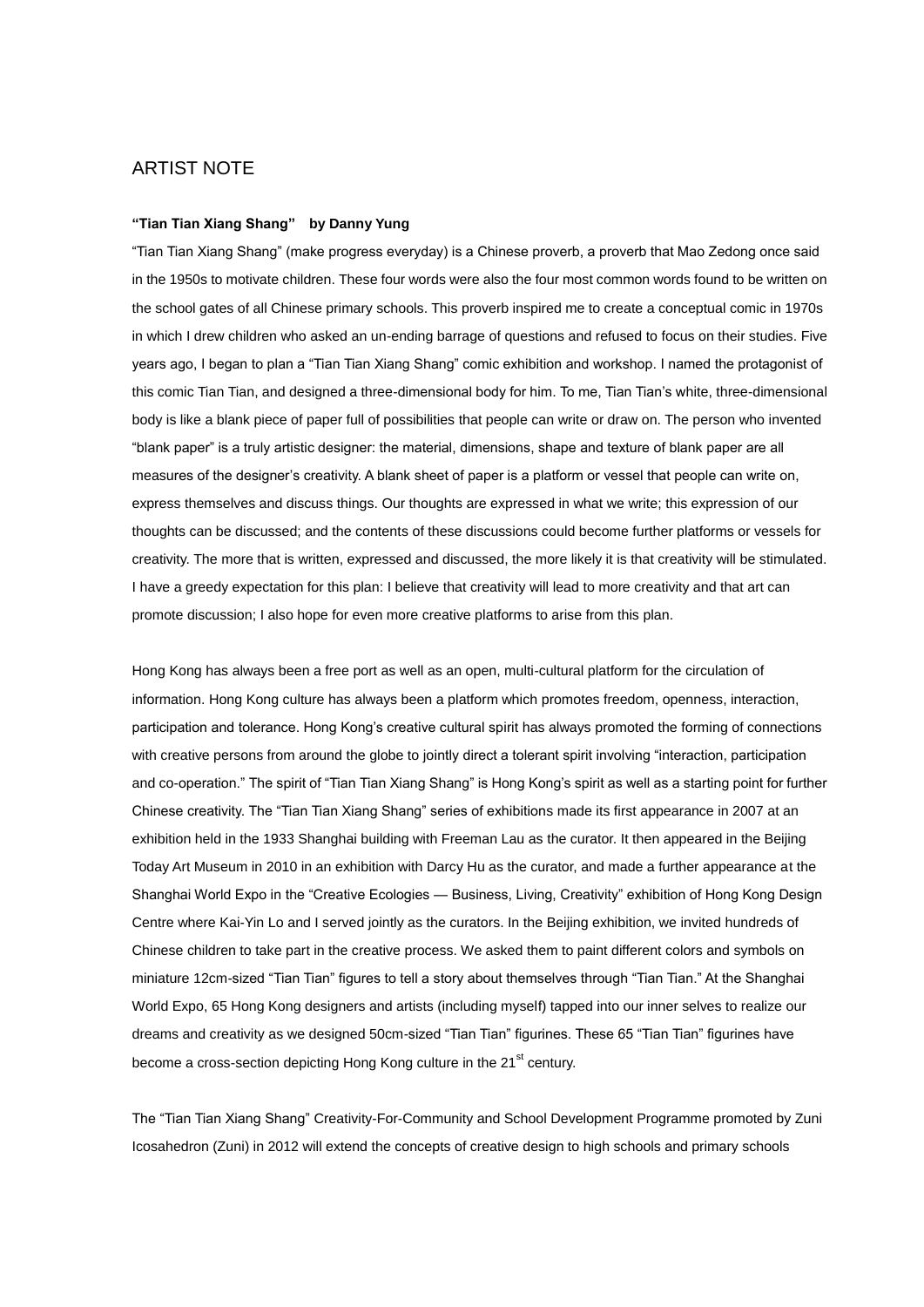around Hong Kong and 2,000 children. In Beijing and Tokyo, more than 100 contemporary artists and designers will respond to the 65 "Tian Tian" figurines created by Hong Kong artists and designers by creating "Tian Tian" figurines of their own in a move which allows Chinese and Japanese creativity to interact. At the same time, Zuni is also providing children in areas affected by the northeastern earthquake with workshops to promote next generation cross-border cultural exchange activities that are more meaningful.

I am extremely delighted to have created this creative platform – a platform that reflects the spirit of Hong Kong creativity. I am also overjoyed with the number of children who have given us their interactive participation and support by unleashing their creativity; this platform also reflects the importance of cohesive and interactive co-operation in group creativity exercises. "Tian Tian" may be a blank sheet of paper, but without us realizing it, he has brought everyone together on a journey to explore the relationship between form and content, and dreams and vision while unleashing children's bold imagination and spirit of learning through experimentation.

## **Foreword: Tian Tian Xiang Shang – Conceptual Comics by Danny Yung**

Is it possible for comics to become a vessel for interactive thinking? Can comics become a source of creativity? I decided to give this a try and find out. I searched for my position and a direction in nine-frame comic strips, and sought to challenge things in the lab environment I created for myself in these nine frames – I hoped that this lab environment could inspire me with new ideas and new perspectives to challenge things with. In my four-frame comic strips, I tried to study things to acquire more knowledge. For example, this could be a study of speech and thinking in my drawings, or a study of objects that communicate symbolically. What I looked forward to was for my operations to facilitate an exchange of ideas on many levels. In my three-frame comic strips I waited for my opportunities to play direct games with words; practicing methods of developing ideas with low limit thresholds is also a good excuse to practice dialogue writing. Some people claimed I was trying to change the roundabout process of "clarifying definitions," "breaking norms" and "establishing new rules," whereas others have said that I am "telling my own story" in an alternate way. As a matter of fact, I believe that creation should begin from "telling our own stories". As long as "Tian Tian Xiang Shang" does not become too subjective, then creation itself will naturally become a platform for creative interaction: the expansion of these platforms will naturally become a collective source of power for multi-cultural development.

### **Foreword to little ones at "Tian Tian Xiang Shang" Exhibition in Beijing Today Art Museum**

Tian Tian stands there motionlessly with a raised head and a finger pointing up above. Is there something above Tian Tian? Is it the sun, the moon, stars, the blue sky, colorful clouds, a rainbow, pigeons, dragonflies, flies, kites, Superman, aircrafts, flying saucers, or missiles? What is above Tian Tian? Is there something above the thing above Tian Tian? Is it hope? Is it the future? Is it our dreams?

Tian Tian stands there motionlessly with a raised head and a finger pointing up above. Is there something above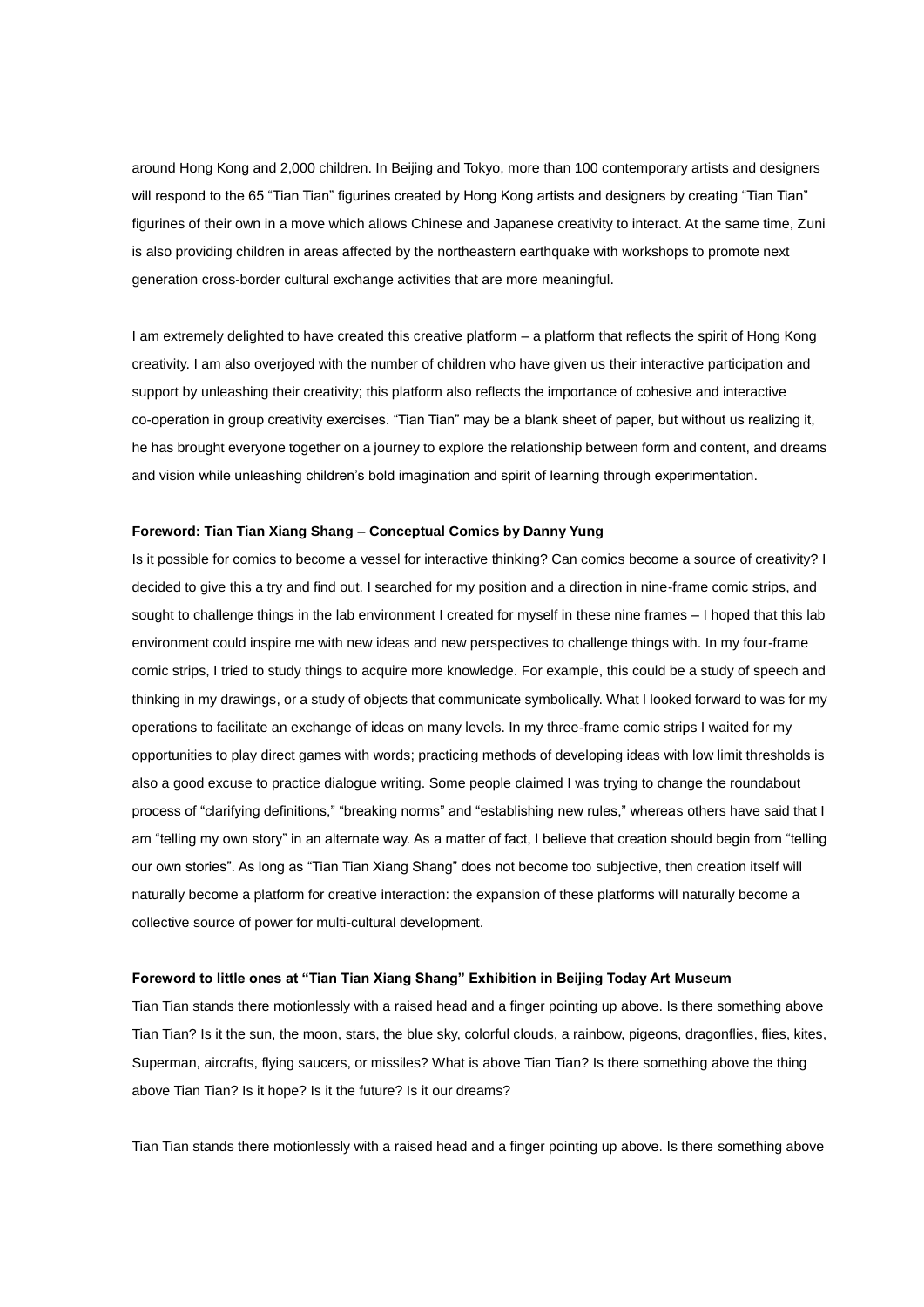Tian Tian? How did it come about? Who created the thing above Tian Tian? Is God up there? How can we get up there to take a look? What came first, the thing above or the thing below? Is the space above Tian Tian empty? What does empty mean? Is the sky empty? Tian Tian continues to ask these questions, as if under a spell.

Tian Tian stands there motionlessly with a raised head and a finger pointing up above. He stands motionlessly during day and night. He stands there motionlessly as summer, autumn, winter and spring pass him by. He stands there motionlessly as the times change. He stands there motionlessly throughout the stages of life. He stands there motionlessly through war and peace. He stands there motionlessly throughout the joys and sorrows of life. He stands there motionlessly through ridicule and scorn. He insists on standing there motionlessly pointing up above, even as his surroundings continue to change.

Tian Tian stands there motionlessly with a raised head and a finger pointing up above, as if under a spell! Who has casted a spell on Tian Tian? Is it a classmate? Is it his teacher? Is it his parents? Is it his boss? Is it his wife? Or is it the artist who created him? Is it an inventor? Is it an industrialist? Is it an educator? Is it a revolutionist? Is it a politician? Is it a philosopher? Or is it Tian Tian himself?

Hong Kong Design Centre - "Tian Tian Xiang Shang" Creative Project (Shanghai & Hong Kong Edition) *- a creative collaboration of designers across different disciplines*

Sixty-five designers have been invited by Hong Kong Design Centre to present their own creative solutions to the "Tian Tian Xiang Shang"sculptures that convey cheerful confidence – created by Danny Yung of Zuni Icosahedron. The installation presents variations on the theme of "a better tomorrow" as an expression of energy/inventing spirit and aspirations by designers on the rise to recognition and stardom a compelling statement of the new creative power.

The "Tian Tian Xiang Shang" sculptures have been showcased at the "Hong Kong: Creative Ecologies - Business, Living, Creativity" exhibition at the World Expo 2010 Shanghai and subsequently roved to the Hong Kong Heritage Museum in 2011.

## **Danny Yung**

Born in Shanghai 1943 Danny Yung grew up in Hong Kong. At the age of seventeen, he moved to America to study architecture at Berkeley in California and computer science, city-architecture and -planning at Columbia University in New York. In 1979, he returned to Hong Kong and showed his one-man-cartoon-exhibition at Hong Kong Art Centre. Here he also presented his first structuralist theatre play "Broken Record #1". In 1982, Yung founded the art association "Zuni Icosahedron", which works with performing art, press events, art education and youth festivals nationally and internationally. Yung also became a founding member responsible for the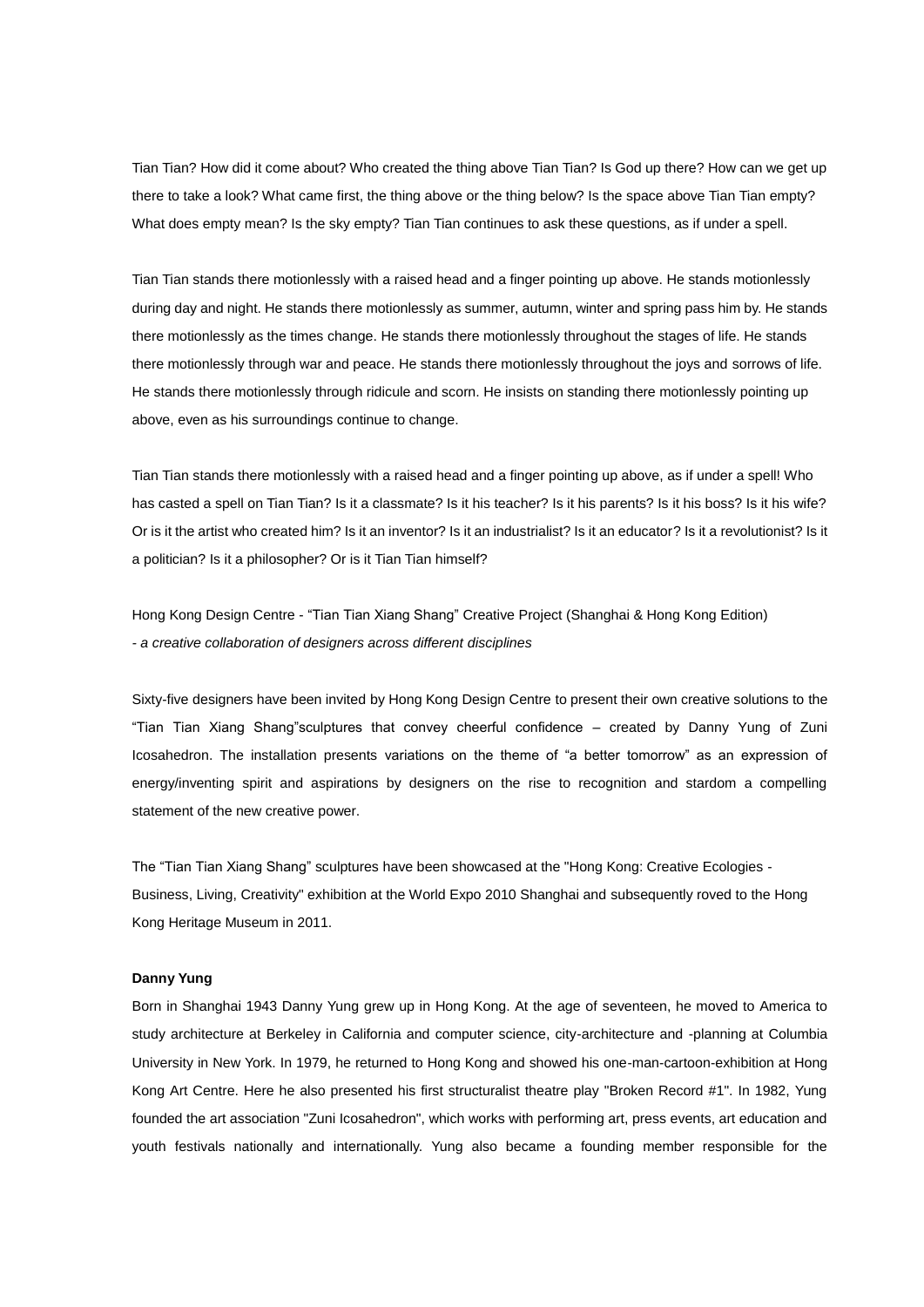establishment of art policies in Hong Kong and chaired the Arts Education team. Yung is also paying close attention to the local education. He is currently the member of the board of the HKICC Lee Shau Kee School of Creativity. The Hong Kong based multi-artist Danny Yung is one of the most dynamic cultural figures in Hong Kong.

## **Brief of Organiser**

## **Hong Kong Economic and Trade Office (Tokyo)**

As the representative office of the Hong Kong Special Administrative Region Government in Japan, the office seeks to promote closer economic and trade ties, understanding and co-operation, as well as cultural and tourism exchange between the two places. It provides a focal point of contact for Japanese people and organisations interested in Hong Kong. Apart from organising promotional and cultural activities in Japan, the office also facilitates senior level visits of individuals and delegations between the two places.

#### **Brief of Co-organizers**

## **Design Association NPO**

Design association NPO is a driving force of a movement where companies, designers, schools, embassies and media with interests in the promotion of design and art in lifestyle participate beyond genre and nation through our design and art event, "Tokyo Designers Week" and our TV show "Tokyo Designers Week.tv"

## **Zuni Icosahedron**

### Co-Artistic Directors: Danny Yung, Mathias Woo

Zuni Icosahedron, founded in 1982, is one of the nine professional arts companies in Hong Kong. Zuni is a Hong Kong based international experimental theatre company which has produced more than 190 original productions of alternative theatre and multimedia performances, and has been active in video, sound experimentation and installation arts, as well as in the area of arts education, arts criticism, cultural policy research and international cultural exchange. Over the years, Zuni has been invited to more than 30 cities in Europe, Asia, and America for cultural exchange and performances.

Zuni is always keeping a close watch on the cultural development in Hong Kong as well as in the Asia Pacific regions. Zuni has actively organised and participated in more than 100 exchange programmes of various natures, including Alliance of World Cultural Forum, Asia Arts Net, Hong Kong-Taipei-Shenzhen-Shanghai City-to-City Cultural Exchange Conference, etc. In the year 2000, Zuni co-presented "Festival of Vision: Berlin / Hong Kong", the first ever large-scale cultural exchange between Asia and Europe. More than 1000 artists from 35 different cities in Asia and Europe participated in that monumental event of diverse content, crossing disciplines and regions. In 2009, Zuni's Artistic Director Danny Yung was awarded the Merit Cross of the Order of Merit by the German Federal Government in recognition of his contributions towards the arts and cultural